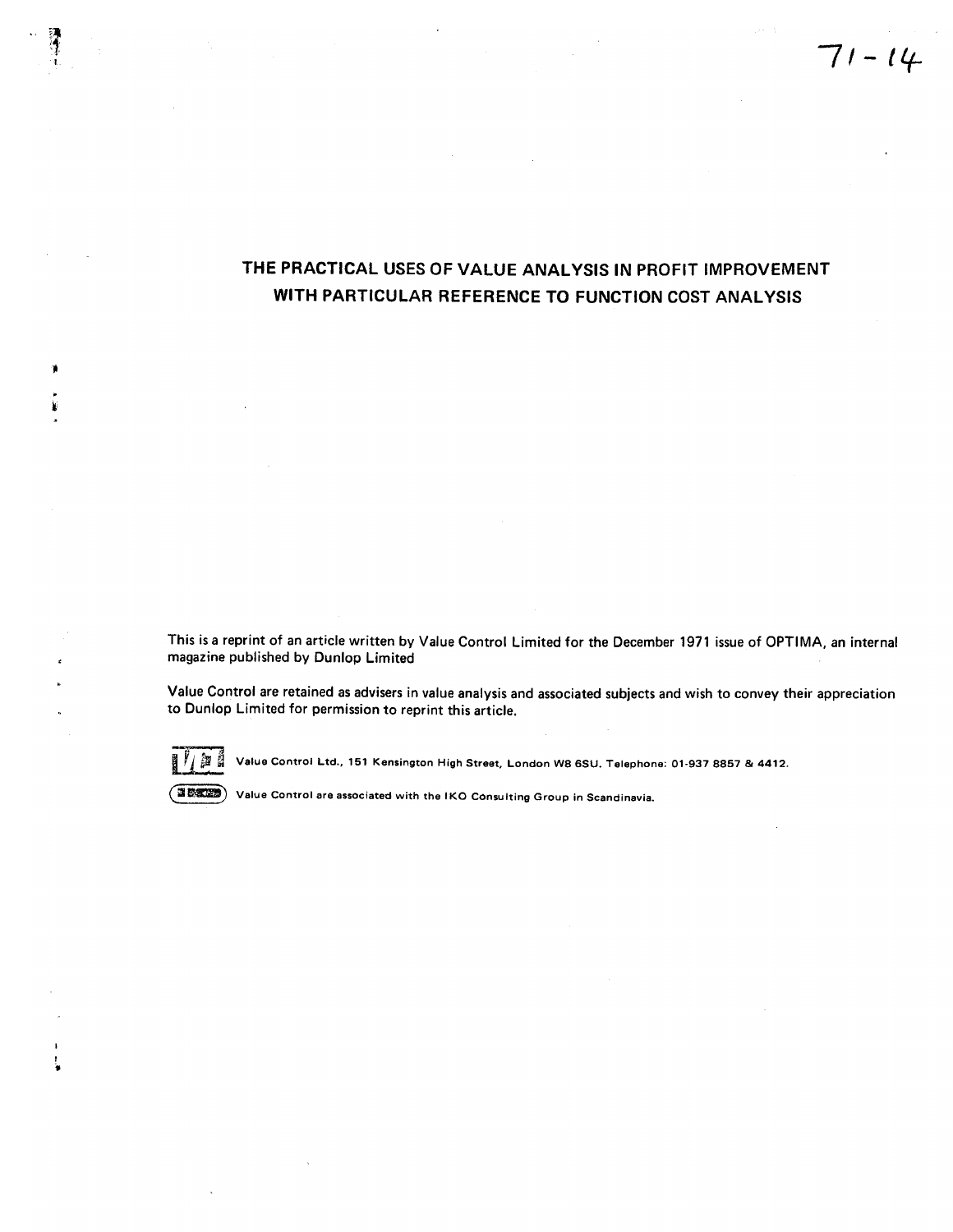## **THE PRACTICAL USES OF VALUE ANALYSIS IN PROFIT IMPROVEMENT WITH PARTICULAR REFERENCE TO FUNCTION COST ANALYSIS**

### Dalton **Hunt,**

Director, Value Control Limited.

Continuity of profit making in a business depends on the technical excellence and availability of the products or services provided. Equally it depends on the ability to provide these at a cost which will sustain or improve profit margins in the face of competitive market pressures.

The elements of technical excellence, innovation and cost are interwoven and need to be considered together. Whilst technological change is today handled in a highly sophisticated and involved manner, improvements in the provision and use of cost information have not proceeded at the same rate.

The common belief that consideration of cost must lead inevitably to the degradation of the product or service is wrong. Design in any of its forms involves a balance of marketing, technical, aesthetic and economic considerations and it is incomplete if any of these are neglected.

If then we are to keep abreast in profit improvement it is necessary to take an integrated view of innovation and cost and examine the failings in some of our common attitudes towards them.

- Innovation for its own sake has too little encouragement except perhaps for key products. Most changes are initiated by customer demand, by failure in service or by pressure from competitors.
- The pressure of immediate problems and a shortage of time and resources inclines us to make a negative response to new ideas particularly where they apply to the longer term.
- Innovation is limited in use and associated mostly with 'things'. It is not always appreciated that it is equally possible to develop creative ideas for improving packaging, maintenance, capital projects, overheads and administrative procedures.
- It is often thought that innovation will only come from the specialist in any particular field. In fact, it is just as likely, given the right climate and information, that the embryo of an acceptable new idea may come from an imaginative mind uncluttered by the disadvantages of knowing what cannot be done as a result of overwhelming experience. The idea that a quaint person called an inventor produces a new article in its ultimate form is anyway a myth. In practice most original ideas are raw and ill prepared and a team is required - whether or not it is recognised and organised as such - to develop, improve, productionise, market, sell and service the idea. At each of these stages further innovation and cost control are as vital to profitability as the original concept itself.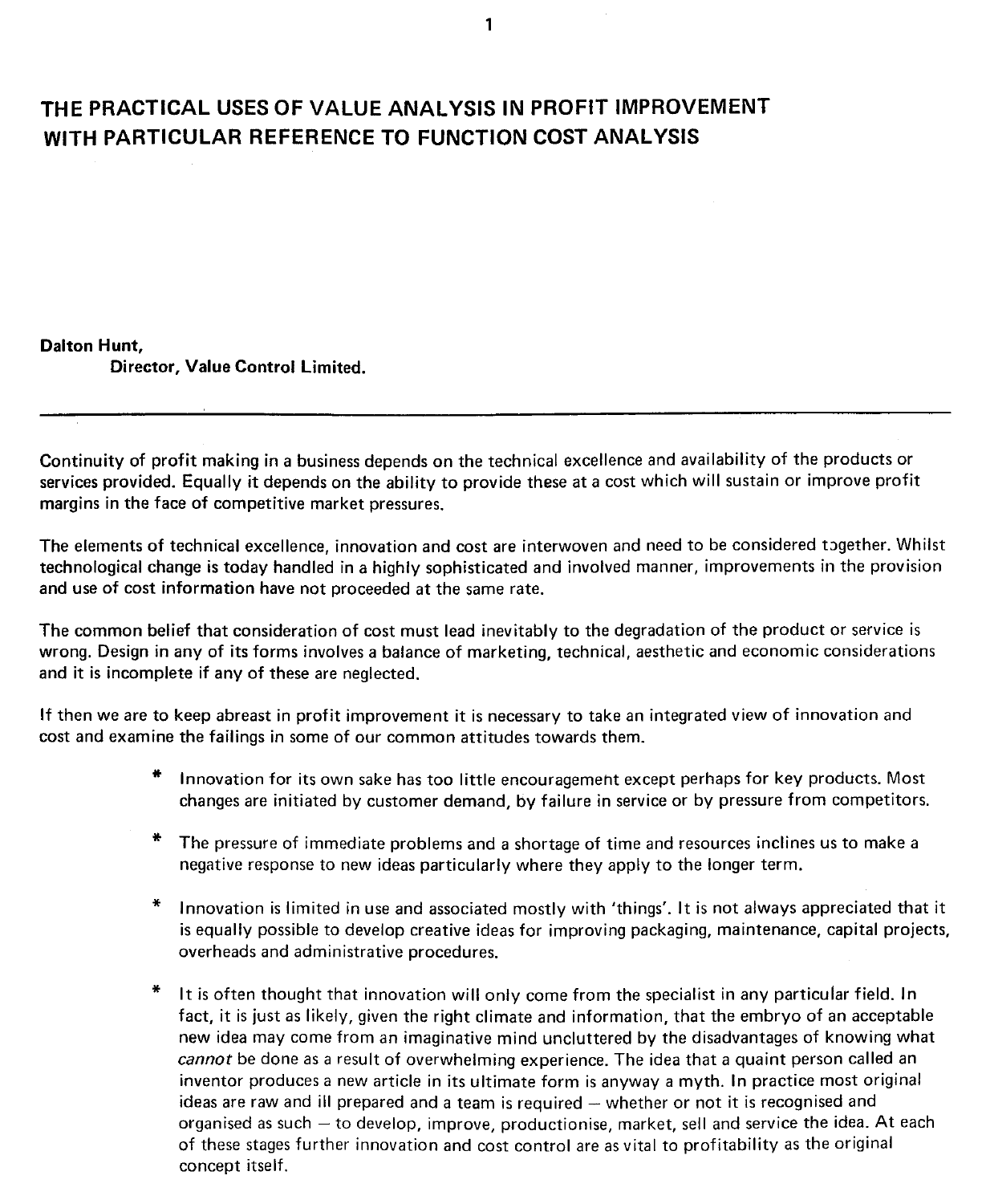Cost is rarely used methodically in the evaluation and balancing of alternative ideas. The truth is that cost analysis is not a very sophisticated tool except in its use for financial and other management purposes. To the chemist, engineer or architect realistic cost estimates may not be available for use during his creative work. Most commonly cost is provided in the form of an estimate at the end of each stage and after basic technical and cost-creating decisions have been taken.

These limitations in innovation, attitudes, organised team work and cost control have greatly influenced the direction and development of value analysis in recent years.

Value analysis itself is a good example of an idea which was initially raw and ill prepared. Like so many good ideas (plastics, computers and work study are others) it was oversold and not sufficiently integrated with other techniques, procedures and plans.

Essentially, value analysis still follows its original concepts but during the past few years greater emphasis has been given to the development of certain of its aspects and those which follow are the more important.

- \* The need for clarification and direction by Management of short and long term objectives and of the plan by which these should be reached.
- \* The need for careful selection of suitable and significant items for study.
- \* The development of systems and procedures which lead to the avoidance of unnecessary cost in the first place.
- \* The more careful use of teams and team time.
- \* The fact that value analysis is essentially an in-company activity helped initially by the value analysis specialist but not controlled and often not led by him.
- \* The fact that value analysis describes a way of working rather than a separate new technique.

There is sufficient experience available to see that value analysis, properly organised and used, can make a major contribution to product cost control and to Profit Improvement Programmes. As a way of thinking and working, its applications are unlimited.

### **APPLICATIONS** --

Some of the more recent applications of value analysis in Dunlop and other companies are interesting because of their breadth. It is not intended to give here a series of detailed case studies but to explain generally some of these applications and the results achieved.

### Products

Examples of product value analysis are shown elsewhere in this journal and there is sufficient written and known about the subject to make any further explanation unnecessary. There are however, two significant facts which have emerged from these studies.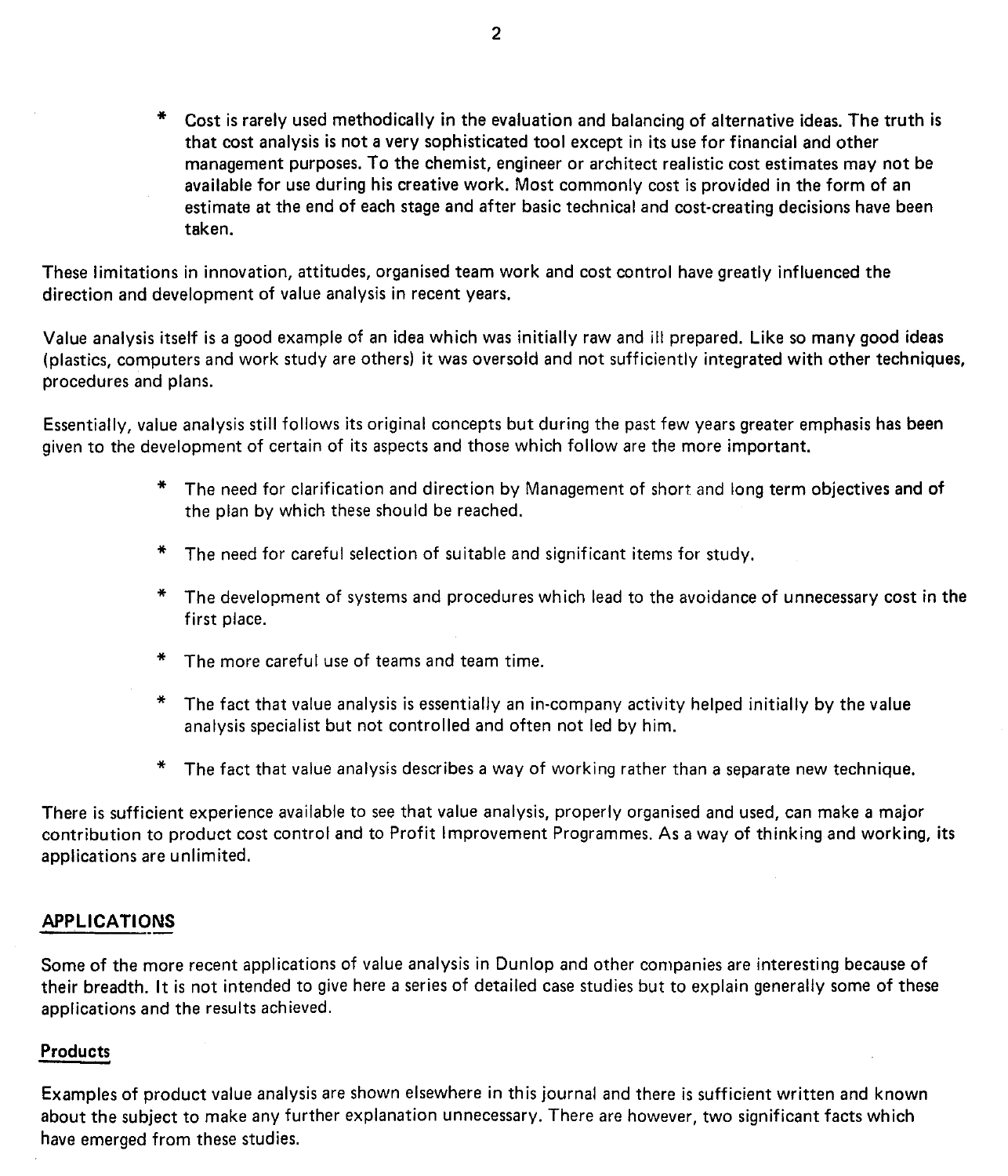First, the concept that value analysis is only suited to mass production is wrong. It is equally possible to achieve product improvement and lower cost on items produced in small batch or 'one-off' quantities. This is because the design life is usually greater and the pay-back, although less on an annual costing basis, is likely to be effective over a longer period.

Second, it is beneficial to integrate value analysis procedures, particularly the preparation of function and cost layouts, into the marketing, research, development and design process, see figure 1.



#### FIGURE **1**

Stages in the design and development of furniture showing where value analysis information is provided and informal teams used.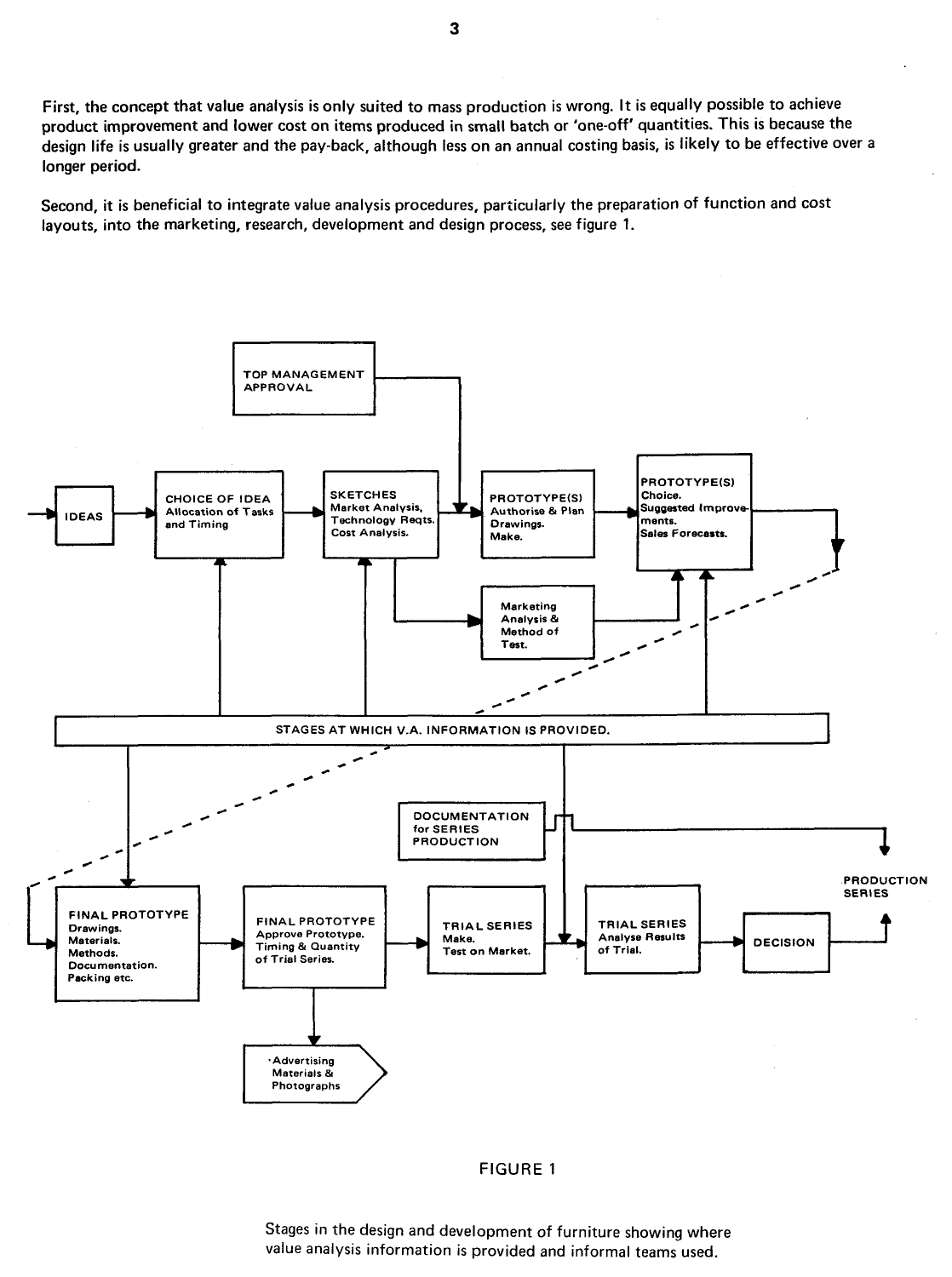### Comparative Cost Data

As an adjunct to the use of value analysis in product design, comparative cost information can be presented in graphical form, to show the relative cost of alternative components, materials, processes and finishes. These are prepared to provide design and technical people with quick reference cost information relating to everyday problems and decisions. The examples shown in figures 2 and 3 are from Dunlop Companies.





Comparative cost curves for cartons and hessian used for packaging.





FIGURE 3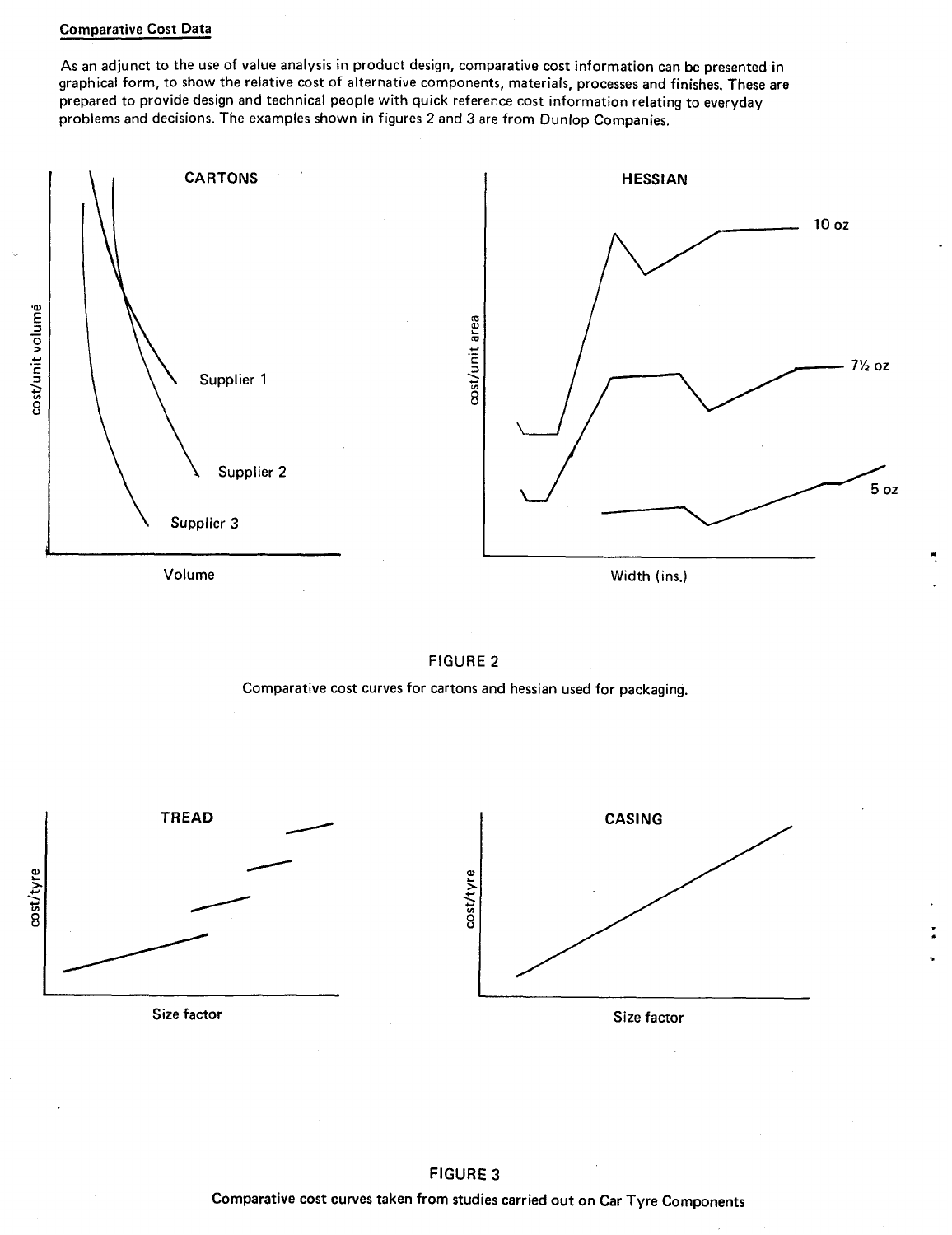### Capital Projects - Buildings, Plant & Equipment

In some industries, notably chemicals and petroleum, the annual investment on capital projects is high and attempts to obtain more plant for the capital available have led to a number of effective value analysis studies. Of necessity these have been concurrent with the development and design of the buildings and plant, since post-design studies are of limited value. Normally the objections to cost control studies in this field are that delay to 'on-stream' dates would offset the direct savings which might be achieved and that teams do already give consideration to cost.

These arguments are to an extent contradictory and their protagonists are generally assuming that through value analysis a totally new system of design and cost control would be introduced. This is not the case, however. The real question is how far existing procedures and methods can be economically improved, especially by the provision of better cost information at the right time and by the introduction of systematic procedures for identifying functions and costs, for generating ideas and for collecting experience and views.

|                                | <b>Functions</b> |                   |         |                                 |                 |  |  |  |  |  |  |
|--------------------------------|------------------|-------------------|---------|---------------------------------|-----------------|--|--|--|--|--|--|
| Cost Element                   | <b>NITRATION</b> | <b>SEPARATION</b> | WASHING | <b>ACID</b><br><b>TREATMENT</b> | Total<br>Cost E |  |  |  |  |  |  |
| <b>CIVIL</b>                   | 10900            | 5000              | 11500   | 8500                            |                 |  |  |  |  |  |  |
| MECHANICAL                     | 17700            | 9100              | 21500   | 26000                           | 74300           |  |  |  |  |  |  |
| <b>INSTRUMENT</b>              | 3700             | 300               | 1700    | 1100                            | 6800            |  |  |  |  |  |  |
| ELECTRICAL                     | 6000             | 2800              | 6400    | 6300                            | 21500           |  |  |  |  |  |  |
| Total cost of<br>£<br>function | 38300            | 17200             | 41100   | 41900                           | 138500          |  |  |  |  |  |  |

Cost disproportionate for function

|                                | Staging Rt. | LI BASSOS | IRON ROAD ASIAN ASIAN I<br>$\mathcal{L}$ | Elisation Creek | <b>India Employee</b> | Separate<br>Stranate |      | I Procise Repi<br>Composition | £     | <b>Total Cost</b><br>% |
|--------------------------------|-------------|-----------|------------------------------------------|-----------------|-----------------------|----------------------|------|-------------------------------|-------|------------------------|
| HOT WATER                      | 1230        | 1230      | 5190                                     | 200             | 200                   |                      |      |                               | 8000  |                        |
| WATER EDUCTOR                  |             | 50        | 800                                      |                 |                       |                      |      |                               | 850   |                        |
| <b>WATER TRANSFER</b>          | 50          | 50        | 100                                      |                 |                       |                      |      |                               | 200   |                        |
| AIR INJECTOR                   |             |           | 455                                      |                 |                       |                      |      |                               | 455   |                        |
| <b>SEPARATOR</b>               |             |           |                                          |                 |                       | 1950                 | 4900 | 3900                          | 10750 |                        |
| SODA SUPPLY                    | 4200        | 3500      | 6500                                     | 1550            | 600                   |                      |      |                               | 16350 |                        |
| SODA EDUCTOR                   |             | 50        | 600                                      |                 |                       |                      |      |                               | 650   |                        |
| AIR INJECTOR(S)                |             |           | 345                                      |                 |                       |                      |      |                               | 345   |                        |
| <b>SODA TRANSFER</b>           | 250         | 3000      | 250                                      |                 |                       |                      |      |                               | 3500  |                        |
| Total cost of<br>function<br>£ | 5730        | 7880      | 14190                                    | 1750            | 800                   | 1950                 | 4900 | 3900                          | 41100 |                        |
| %                              | 14          | 19        | 35                                       | 4               | 2                     | 5                    | 12   | 9                             |       |                        |

Cost disproportionate for function. Study of this function reduced overall plant cost by 6%.

### FIGURE 4

Examples of cost analyses of a Process Plant and Building made at the scheme stage and based on estimates. The example shows how high cost functions are traced.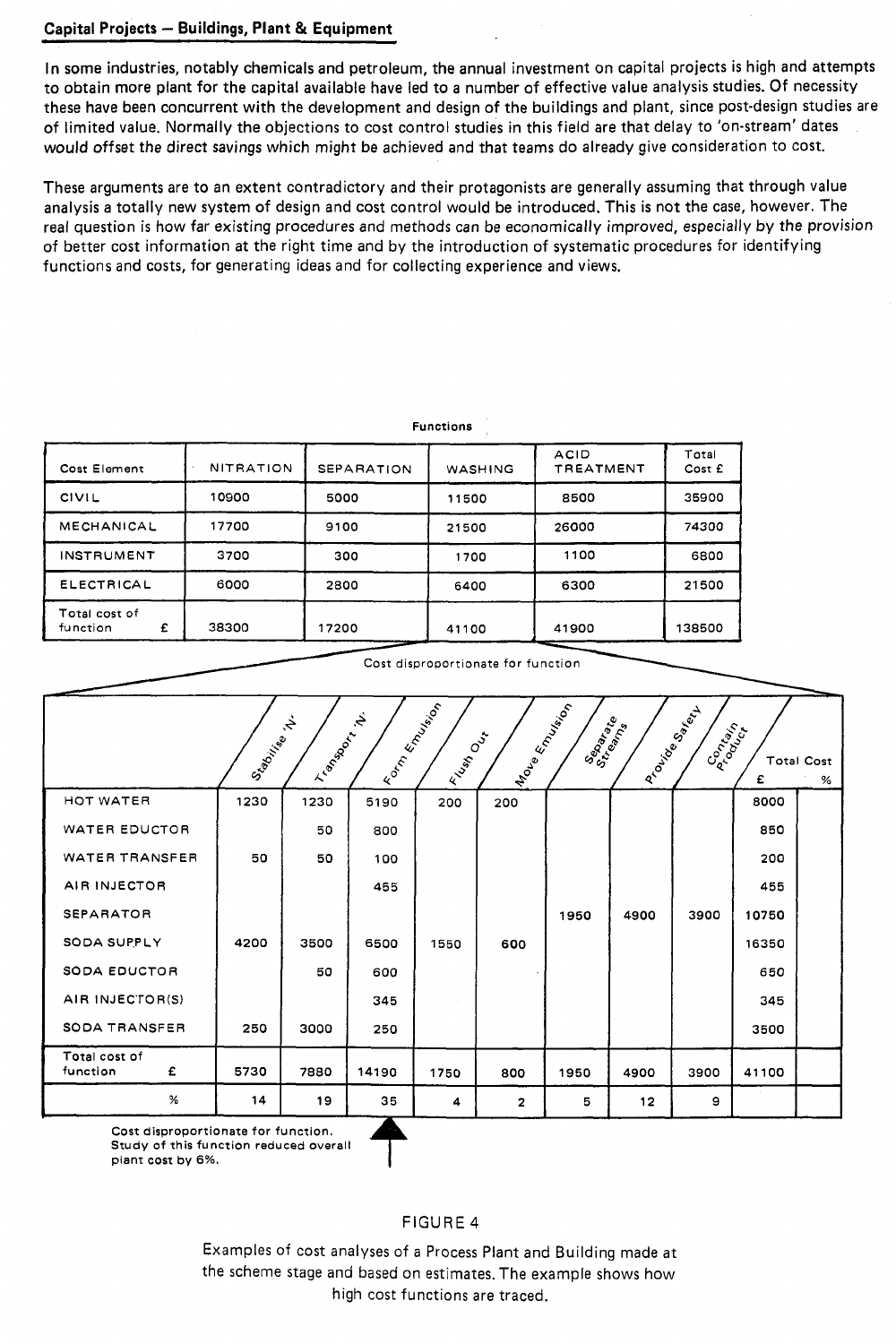Results vary, but is is clear that those with the greatest effect are obtained in the early conceptual stages of the scheme or design. Ideas which can be implemented by the use of a rubber and pencil on a flow diagram are far more acceptable than those requiring major redesign and contractual changes at a later date.

In one example the analysis of total potential cost included not only the process plant but also the building and the projected maintenance costs. This analysis led to changes in design which reduced plant dimensions and in turn reduced the building size and cost.

In addition, the analysis of maintenance costs drew attention to the number of electric motors used and these were reduced from 56 to 28. As a result there was a further reduction in capital cost. An important point to note, however, is that even an increase in this area would have been accepted in view of the effect on total operating cost. The overall savings on the project were 17% against initial sanctioned expenditure.

In another example the functions of the walls of a building were identified as 'protect operatives' and 'support roof'. The total cost of the function 'protect operatives' included in addition to the walls the cost of fume extraction and ventilating equipment. From the analysis the solution became clear  $-$  as most good solutions are once they have been found. It was to support the roof with steelwork and eliminate the walls. Operatives and plant are protected largely by the roof and people in this industry are accustomed to working in the open. Deletion of the walls also eliminated the need for a large proportion of the fume extraction equipment and all the ventilation plant.

The significant outcome of these studies is that preparation of the total cost implications of any design or layout will influence the final design of the scheme if cost information in appropriate form and detail is provided at each design stage, see figure 4.

### Maintenance

Examination of overall cost has frequently brought out very clearly the effect that plant and equipment design has on ultimate maintenance costs.

Of course, managements are usually aware of high maintenance costs and understandably they are indignant at the suggestion by an outsider that he would be able to make improvements and at the same time satisfy the many other considerations relating to plant operations.

The approach used in value analysis is not along these lines. High cost areas, once identified are tackled by teams of people who are familiar with and indeed responsible for the design, operation and maintenance of the plant, so that it is reasonable to expect that proper consideration is given to all related aspects.

It would not normally be the purpose of value analysis to make a general appraisal of planned maintenance procedures, nor to attempt to review the total maintenance activity. The approach would be governed by the high cost and apparent poor value areas located by analysis.

As an example, an examination of the cost of maintaining a number of furnaces was initiated by an analysis of the frequency of use of replacement items. To the cost of the most commonly used items was added an estimate of the labour involved in replacement, the loss of production due to down-time and the effect a reduction in down-time would have on the capital costs of any intended future extension to the plant. As a result changes were made to the design of components which selectively altered their life and improved their overall value. In some cases this entailed an increase in the first cost of a particular item where it was calculated that the total effect would be an overall saving in operating cost.

In a similar way in the textile industry, where value analysis has been used, modifications and improvements have been made to items of proprietary machinery in order to reduce product breakage and waste.

Of course, value analysis is not the only way to bring about such improvements. What value analysis does, however, is to identify and improve as many items as possible by a concerted systematic effort rather than as the normal operating circumstances permit or dictate.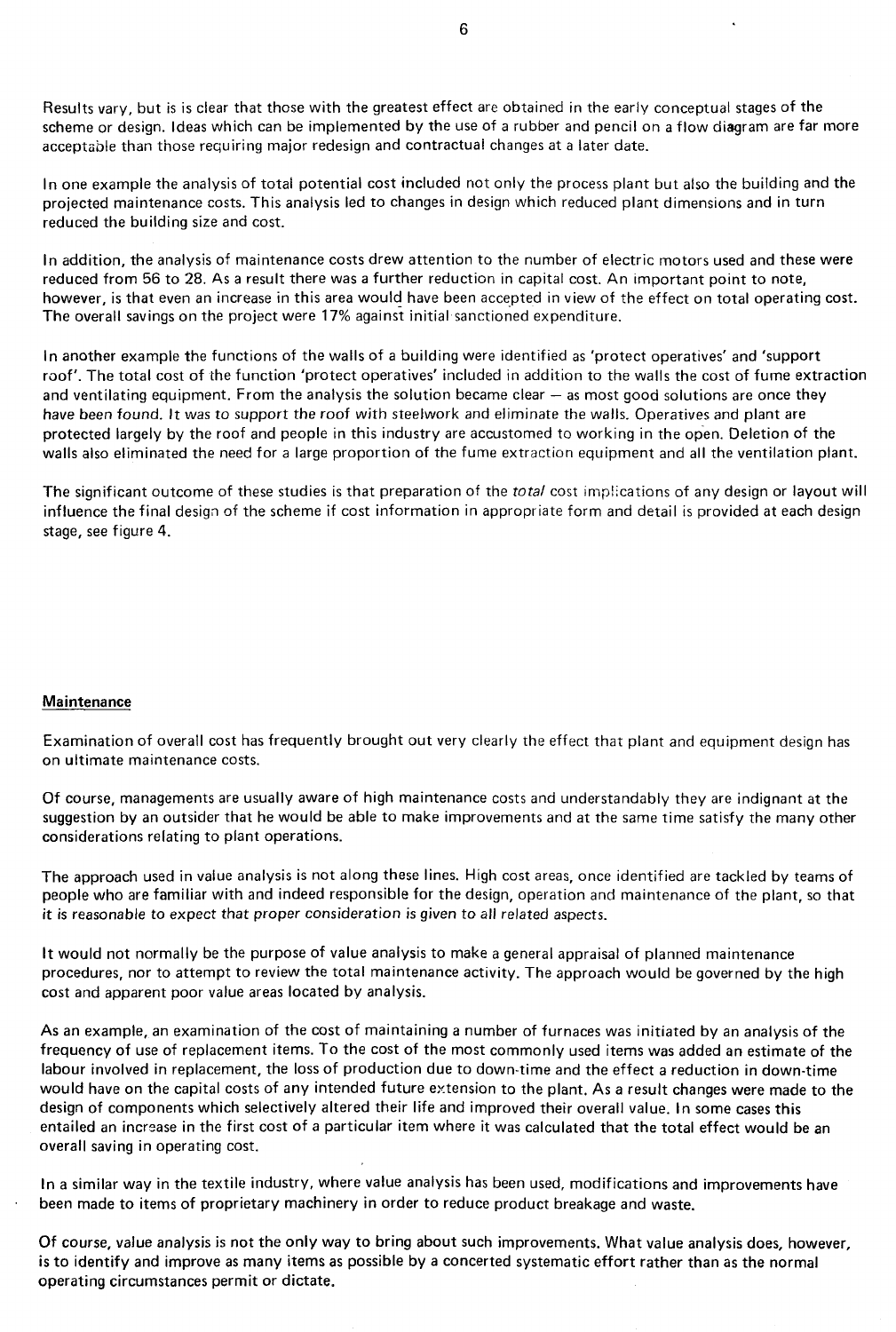#### **Overheads**

General items of overhead expenditure - power supply, protective clothing, grease and lubricants, handling equipment, cleaning materials and services, to name a few - are rarely exciting and frequently of very limited technical interest. Nevertheless, they represent together a considerable proportion of expenditure in many organisations. Systematic analysis and selection, followed by short studies can be rewarding and it is particularly important that the effort given is proportionate to the potential result. In some companies a list of items in descending order of cost is selected and everything over a specified annual figure, say £500 or £1000, is subjected to a 'mini-study' by teams trained in the procedures, see figure 5.

•'

| Packaging:                  | Cartons                                                      | £38,000 |        |
|-----------------------------|--------------------------------------------------------------|---------|--------|
|                             | <b>Crates</b>                                                | £ 3,000 | 46,500 |
|                             | Labels, paper etc.                                           | £ 5,500 |        |
| Small tools:                | Drills                                                       |         | 21,300 |
| Bobbins:                    | (Annual repair & replacement cost)                           |         | 16,400 |
|                             | Ceramic fingers: (Machine maintenance & replacement)         |         | 12,300 |
|                             | Ball & roller bearnings: (Machine maintenance & replacement) |         | 6,400  |
|                             | Furnace liners: (Replacement)                                |         | 6,200  |
|                             | Pallets: (Annual repair & replacement)                       |         | 6,200  |
| <b>Technical literature</b> |                                                              |         | 6,000  |
| <b>Protective Clothing</b>  |                                                              |         | 5,200  |
| Water softening chemicals   |                                                              |         | 5,100  |
| Lubricants & greases        |                                                              |         | 5,100  |
| Mercury: (Replacement)      |                                                              |         | 5,100  |
|                             | Fire precautions: (Maintenance & replacement)                |         | 4,900  |
| <b>Paint thinners</b>       |                                                              |         | 3,600  |
|                             | Inspection and work cards                                    |         | 3,300  |
|                             | Stillages: (Annual repair & replacement)                     |         | 3,200  |
| <b>Brushes</b>              |                                                              |         | 2,100  |
| Scrap & waste disposal      |                                                              |         | 2,100  |
| Hand rags                   |                                                              |         | 2,000  |
|                             | Adhesive tapes: (Various types)                              |         | 1,800  |
|                             | Canteen equipment: (Replacement)                             |         | 1,800  |
|                             | Cleaning materials: Soap, powders & liquids                  |         | 800    |
| Test boxes                  |                                                              |         | 600    |
| Marking Inks                |                                                              |         | 600    |
| <b>Stencils</b>             |                                                              |         | 500    |
| Electric lamps              |                                                              |         | 500    |

In this example a minimum cost level, worthy of study, of **•'500** has been used. The level usually depends on the size of the company.

Some items may justify further breakdown to show the cost of each type used, e.g. Packaging cartons and ball and roller bearings.

Many of the items only justify 'mini' studies and two or three may be tackled at one team meeting.

### FIGURE 5

#### Cost Analysis of Indirect Materials

In the Duniop Companies, studies of this type have already been made with success on steam and other serivces, heating costs, bobbins, protective clothing and packing.

Once again, there is nothing novel in the attempt to reduce costs in these areas but the use of an analyst to prepare a list of items for management selection, to collect and process the necessary supporting information and to keep the work moving, provides sufficient formality to ensure continuity and measurable results. It is the involvement of those mostly concerned with or affected by the problem which is paramount. This will ensure that ideas are not improved from outside but are developed from within the organisation, with all the benefits which follow in achieving the acceptance and effective use of the changes.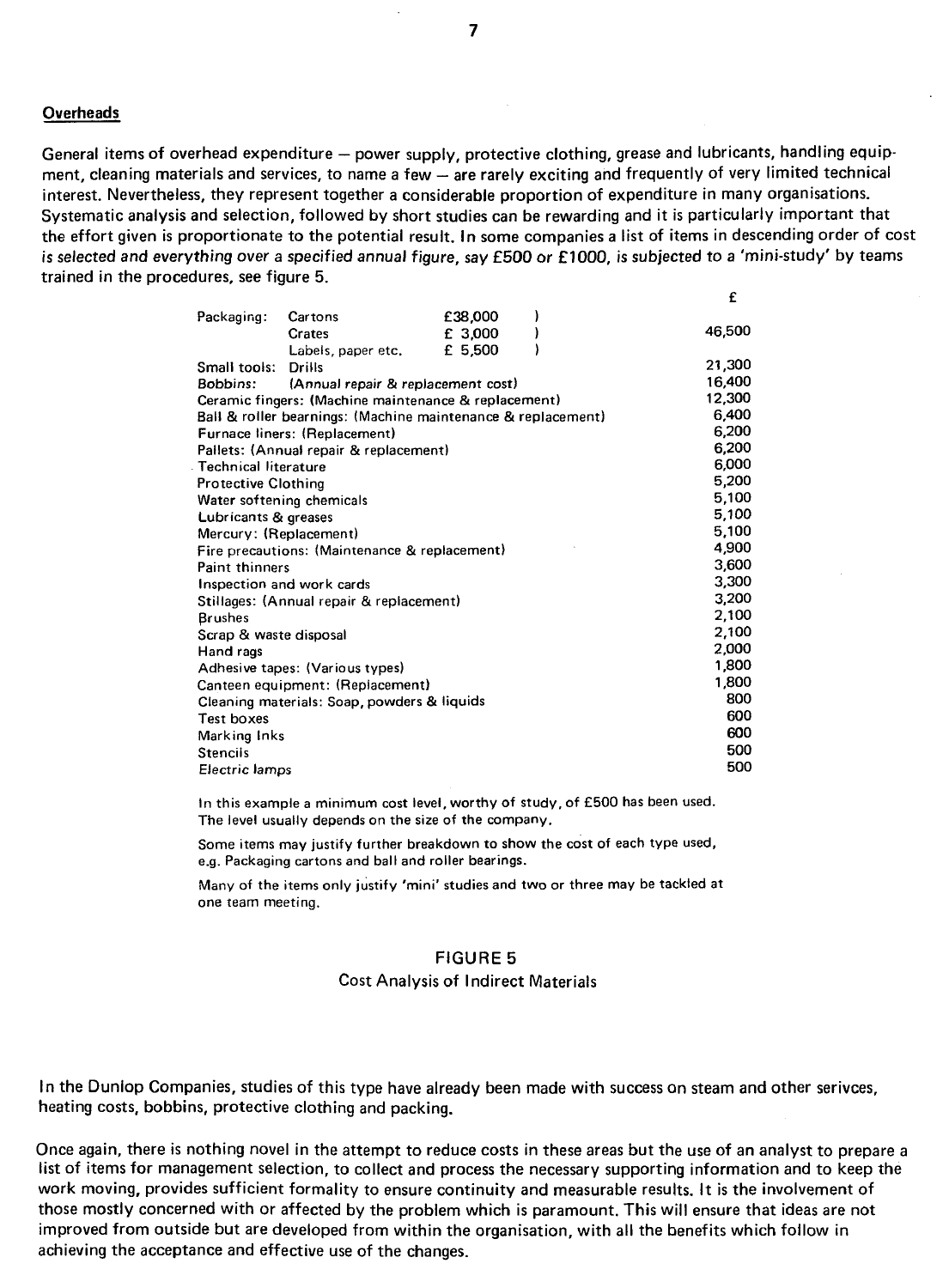### Administration

In recent years value analysis procedures have been used with success to study simple administrative systems and procedures. Of course it is important that such studies are combined as far as possible with **0** & M and Work Study activities, since the basic scheme description and its measurements should be prepared by people experienced in this work.

However, value analysis in administration has generally been successful because the study was completed quickly and avoided too much detailed measurement and analysis. Once again the involvement in a team of those familiar with the operation of a system or procedure can be of great assistance in the implementation of the ideas and in overcoming initial minor difficulties.

Some of the administrative value analysis projects studied in the U.K. and Scandinavia in 1970/71 were as follows:-

SALES ORDER DEPARTMENT ROUTINE ROUTINE FOR PREPARING QUOTATION ROUTINE FOR PREPARING ESTIMATES ROUTINE FOR ISSUING PRODUCTION ORDERS ROUTINE FOR RECEPTION OF GOODS ROUTINE FOR RETURNING UNSOLD GOODS SECURING PAYMENT EFFECTIVENESS OF TECHNICAL STAFF-TIME **UTILISATION** EVALUATION OF USE OF A PRINT ROOM

HOW TO INCREASE PRODUCTION CAPACITY HOW TO IMPROVE DELIVERY DATES ROUTINE FOR HANDLING LOAN APPLICATIONS **(Bank)**  HANDLING EMPLOYEE DISCOUNTS ROUTINE FOR RECEPTION & SAFEKEEPING OF STOCKS & BONDS ROUTINE FOR ISSUING FOREIGN CHEQUES ANALYSIS OF COMPUTER EFFECTIVENESS

In most of these examples, the prime objective was to improve the speed or effectiveness of the routine or procedure or to create time for other duties. Reduction in staff was not a prime objective unless alternative work was available.

In one recent project the delivery time for large process measuring equipment was the subject studied by a team of four people, with the freedom to use their creative ability. An alternative routine was developed in a total time of 24 man hours. The change was implemented within two weeks and reduced delivery time from 26 to about **17** weeks.

In this type of work an initial step is often the determination of the cost or time content of the various functions of the department or system and for this purpose a cost or time model is produced, see figure 6.

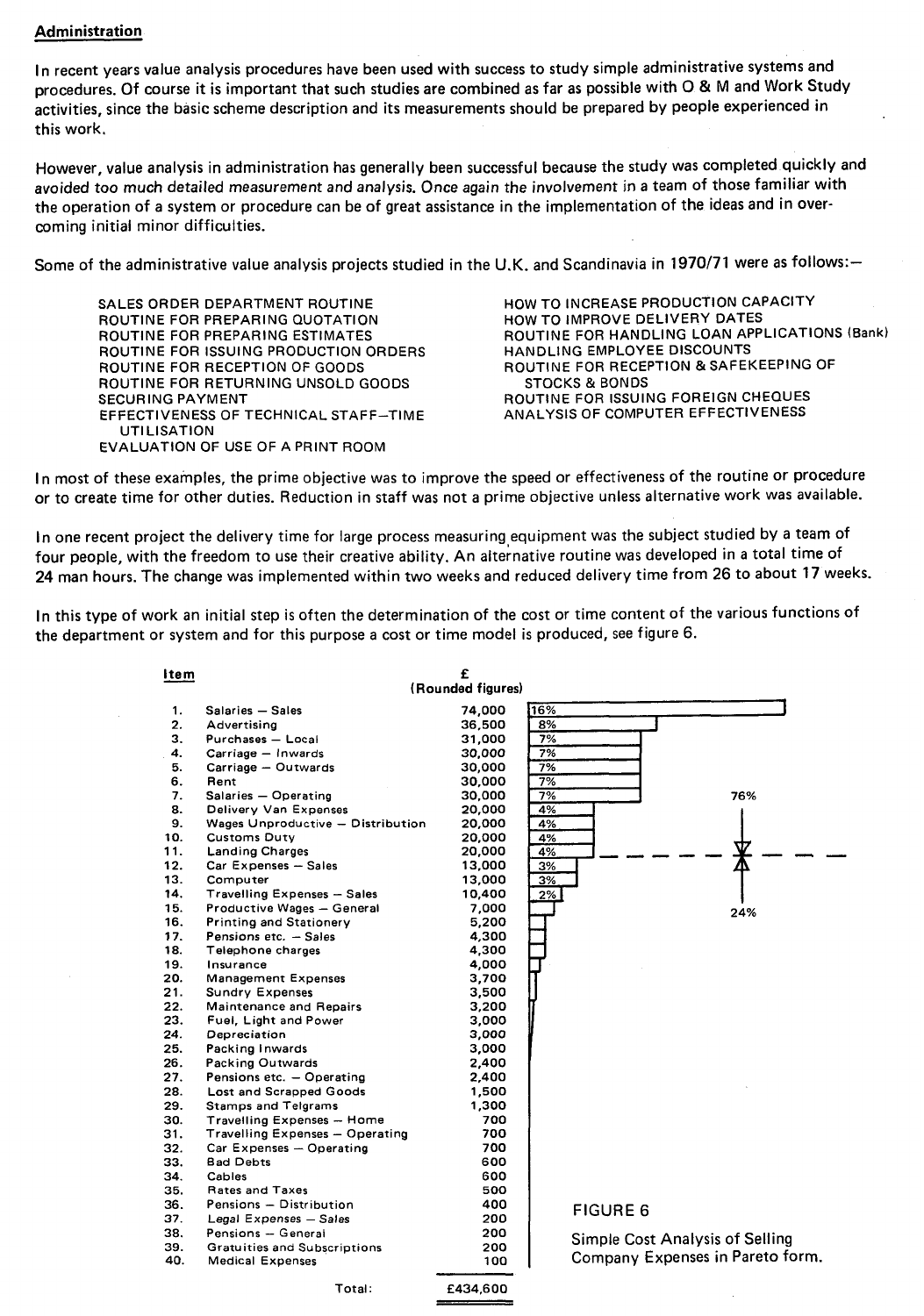| $c_{o_1}$ $c_{o_1}$ $c_{i_3}$ $c_{i_4}$ $c_{i_5}$<br>Distribute Products<br>Advertise Products<br>Manage Business<br>Obtain Payment<br>Obtain Products<br>Stor <sub>e &amp; Protect</sub><br>$s_{\imath_{o_{c_{k_s}}}}$<br>Sell Products<br>Function<br>Control.<br>Cost |                 |                |      |                         |                |                |                 |                  |                |                  |                          |
|--------------------------------------------------------------------------------------------------------------------------------------------------------------------------------------------------------------------------------------------------------------------------|-----------------|----------------|------|-------------------------|----------------|----------------|-----------------|------------------|----------------|------------------|--------------------------|
| Item                                                                                                                                                                                                                                                                     |                 |                |      |                         |                |                |                 |                  |                | £000s            | %                        |
| 1 Salaries - Sales                                                                                                                                                                                                                                                       |                 | 25             | 25   |                         |                | 24             |                 |                  |                | 74               | 16                       |
| 2 Advertising                                                                                                                                                                                                                                                            |                 | 36.5           |      |                         |                |                |                 |                  |                | 36.5             | 8                        |
| 3 Purchases - Local                                                                                                                                                                                                                                                      |                 | 7              | 6    |                         | 5              | $\overline{2}$ | $\overline{2}$  | $\overline{2}$   |                | $\overline{31}$  | 7                        |
| 4 Carriage - Inwards                                                                                                                                                                                                                                                     | 30              |                |      |                         |                |                |                 |                  |                | 30               | 7                        |
| 5 Carriage - Outwards                                                                                                                                                                                                                                                    |                 |                |      |                         |                |                | $\overline{30}$ |                  |                | 30               | 7                        |
| 6 Rent                                                                                                                                                                                                                                                                   |                 |                | 13   | 13                      |                |                |                 | 4                |                | $\overline{30}$  | 7                        |
| 7 Salaries - Operating                                                                                                                                                                                                                                                   |                 |                |      | 6                       | 10             | 10             |                 | $\overline{1}$   | 3              | $\overline{30}$  | 7                        |
| 8 Delivery Van Expenses                                                                                                                                                                                                                                                  |                 |                |      |                         |                |                | 20              |                  |                | $\overline{20}$  | 4                        |
| 9 Wages - Unproductive - Dist.                                                                                                                                                                                                                                           |                 |                |      |                         |                |                | 20              |                  |                | 20               | 4                        |
| 10 Customs Duty                                                                                                                                                                                                                                                          | $\overline{20}$ |                |      |                         |                |                |                 |                  |                | $\overline{20}$  | 4                        |
| 11 Landing Charges                                                                                                                                                                                                                                                       | 20              |                |      |                         |                |                |                 |                  |                | $\overline{20}$  | 4                        |
| Car expenses - Sales<br>$\overline{12}$                                                                                                                                                                                                                                  |                 |                | 13   |                         |                |                |                 |                  |                | $\overline{13}$  | 3                        |
| 13 Computer                                                                                                                                                                                                                                                              |                 |                |      |                         | $\overline{2}$ |                |                 | 9                | $\overline{a}$ | 13               | 3                        |
| 14 Travelling Expenses - Sales                                                                                                                                                                                                                                           |                 |                | 10.4 |                         |                |                |                 |                  |                | 10.4             | $\overline{\mathbf{2}}$  |
| 15 Productive Wages - General                                                                                                                                                                                                                                            | 7               |                |      |                         |                |                |                 |                  |                | 7                |                          |
| <b>16 Printing &amp; Stationery</b>                                                                                                                                                                                                                                      |                 | $\overline{2}$ |      |                         | 0.2            |                |                 | Ŧ                | 2              | 5.2              |                          |
| 17 Pensions etc. - Sales                                                                                                                                                                                                                                                 |                 |                | 4.3  |                         |                |                |                 |                  |                | 4.3              | $\qquad \qquad -$        |
| 18 Telephone Charges                                                                                                                                                                                                                                                     | 1               |                | 1    |                         |                | $\mathbf{1}$   |                 | $1.\overline{3}$ |                | 4.3              |                          |
| 19 Insurance                                                                                                                                                                                                                                                             |                 |                |      | 4                       |                |                |                 |                  |                | $\overline{4}$   |                          |
| 20 Management Expenses                                                                                                                                                                                                                                                   |                 |                |      |                         |                |                |                 | 3.7              |                | $\overline{3.7}$ | u.                       |
| 21 Sundry Expenses                                                                                                                                                                                                                                                       |                 |                |      | 0.5                     | T              | 1              |                 | 1                |                | $\overline{3.5}$ | $\overline{\phantom{0}}$ |
| 22 Maintenance & Repairs                                                                                                                                                                                                                                                 |                 |                |      | $\overline{3.2}$        |                |                |                 |                  |                | $\overline{3.2}$ | u.                       |
| 23 Fuel, Light, Power                                                                                                                                                                                                                                                    |                 |                | 0.5  | $\overline{\mathbf{c}}$ |                |                |                 | 0.5              |                | 3                | $\overline{\phantom{0}}$ |
| 24 Depreciation                                                                                                                                                                                                                                                          |                 |                | 0.5  | $\overline{2}$          |                |                | 0.5             |                  |                | 3                | $\overline{\phantom{0}}$ |
|                                                                                                                                                                                                                                                                          | 3               |                |      |                         |                |                |                 |                  |                | 3                | -                        |
| 25 Packing - Inwards                                                                                                                                                                                                                                                     |                 |                |      |                         |                |                | 3               |                  |                | 3                | L.                       |
| 26 Packing - Outwards<br>27 Pensions - Operating                                                                                                                                                                                                                         |                 |                |      | 0.4                     | 0.5            | 0.5            |                 | 1                |                | 2.4              | $\overline{ }$           |
|                                                                                                                                                                                                                                                                          |                 |                |      |                         |                |                |                 | $\overline{1.5}$ |                | 1.5              | $\overline{\phantom{0}}$ |
| 28 Lost & Scrapped Goods                                                                                                                                                                                                                                                 |                 |                |      |                         |                |                | 0.1             | 0.5              | 0.5            | $\overline{1.3}$ | u.                       |
| 29 Stamps & Telegrams                                                                                                                                                                                                                                                    |                 |                | 0.2  |                         |                |                |                 | $\overline{0.7}$ |                | 0.7              | -                        |
| 30 Travelling Expenses - Home<br>31 Travelling Expenses - Op.                                                                                                                                                                                                            |                 |                |      | 0.1                     | 0.2            | 0.2            |                 | 0.2              |                | 0.7              | -                        |
| Car Expenses - Operating<br>321                                                                                                                                                                                                                                          |                 |                |      | 0.1                     | 0.2            | 0.2            |                 | $\overline{0.2}$ |                | 0.7              |                          |
| 33 Bad Debts                                                                                                                                                                                                                                                             |                 |                | 0.6  |                         |                |                |                 |                  |                | 0.6              | $\overline{\phantom{0}}$ |
| 34 Cables                                                                                                                                                                                                                                                                | 0.6             |                |      |                         |                |                |                 |                  |                | 0.6              | —                        |
| 35 Rates & Taxes                                                                                                                                                                                                                                                         |                 |                | 0.1  | 0.2                     |                |                |                 | 0.2              |                | 0.5              |                          |
| 36 Pensions - Distribution                                                                                                                                                                                                                                               |                 |                |      |                         |                |                | 0.4             |                  |                | 0.4              | ∸                        |
| 37 Legal Expenses - Sales                                                                                                                                                                                                                                                |                 |                | 0.2  |                         |                |                |                 |                  |                | 0.2              | $\overline{a}$           |
| 38 Pensions - General                                                                                                                                                                                                                                                    | 0.2             |                |      |                         |                |                |                 |                  |                | 0,2              |                          |
| Gratuities & Subs.<br>39                                                                                                                                                                                                                                                 |                 |                |      |                         |                |                |                 | 0.2              |                | 0.2              | -                        |
| <b>40 Medical Expenses</b>                                                                                                                                                                                                                                               |                 |                |      |                         |                |                |                 | $\overline{0.1}$ |                | 0.1              | ⋍                        |
|                                                                                                                                                                                                                                                                          |                 |                |      |                         |                |                |                 |                  |                |                  |                          |
|                                                                                                                                                                                                                                                                          |                 |                |      |                         |                | 38.9           | 75.4            | 28.1             | 7.5            | 434.6            |                          |
| Cost of function<br>% of Total Cost                                                                                                                                                                                                                                      | 81.8            | 70.5           | 74.8 | 38.5                    | 19.1<br>4.5    | 9              | 17              | 6.5              | 2              |                  |                          |
|                                                                                                                                                                                                                                                                          | 19              | 16             | 17   | 9                       |                |                |                 |                  |                |                  |                          |

FIGURE 7

Function cost analysis of a selling company.

| Cost Area        | Function | interpret order | obtain information | ascartain stock | Drepare documents | maintain records<br>Drepare | correspondence | supervision | per <sub>sonal</sub><br>Mer <sub>sonal</sub> me <sub>eds</sub><br><b>COST</b> |
|------------------|----------|-----------------|--------------------|-----------------|-------------------|-----------------------------|----------------|-------------|-------------------------------------------------------------------------------|
| senior clerk     | 270      | 360             | 90                 |                 |                   | 540                         | 180            | 360         | £1800                                                                         |
| clerks           | 150      | 600             | 750                | 300             | 300               | 450                         | 150            | 300         | £3000                                                                         |
| stationery       |          |                 |                    | 1800            | 450               | 750                         |                |             | £3000                                                                         |
| services         |          |                 |                    |                 |                   |                             |                |             |                                                                               |
| sh/typist        |          |                 |                    | 80              |                   | 640                         |                | 80          | £800                                                                          |
| typists          |          | 140             | 40                 | 840             |                   | 140                         |                | 140         | £1400                                                                         |
| typist/clerk     |          | 130             | 65                 | 260             | 130               |                             |                | 65          | £650                                                                          |
| telephone        |          | 550             | 220                |                 |                   | 330                         |                |             | £1100                                                                         |
| cost of function | 420      | 1780            | 1265               | 3280            | 880               | 2850                        | 330            | 945         | £11750                                                                        |
| % of total cost  | 3.5      | 15              | 11                 | 28              | 7.5               | 24                          | 3              | 8           |                                                                               |
| high or low      |          | н               |                    |                 |                   | Н                           |                |             |                                                                               |

FIGURE 8 Function cost analvsis of a deoartrnent.